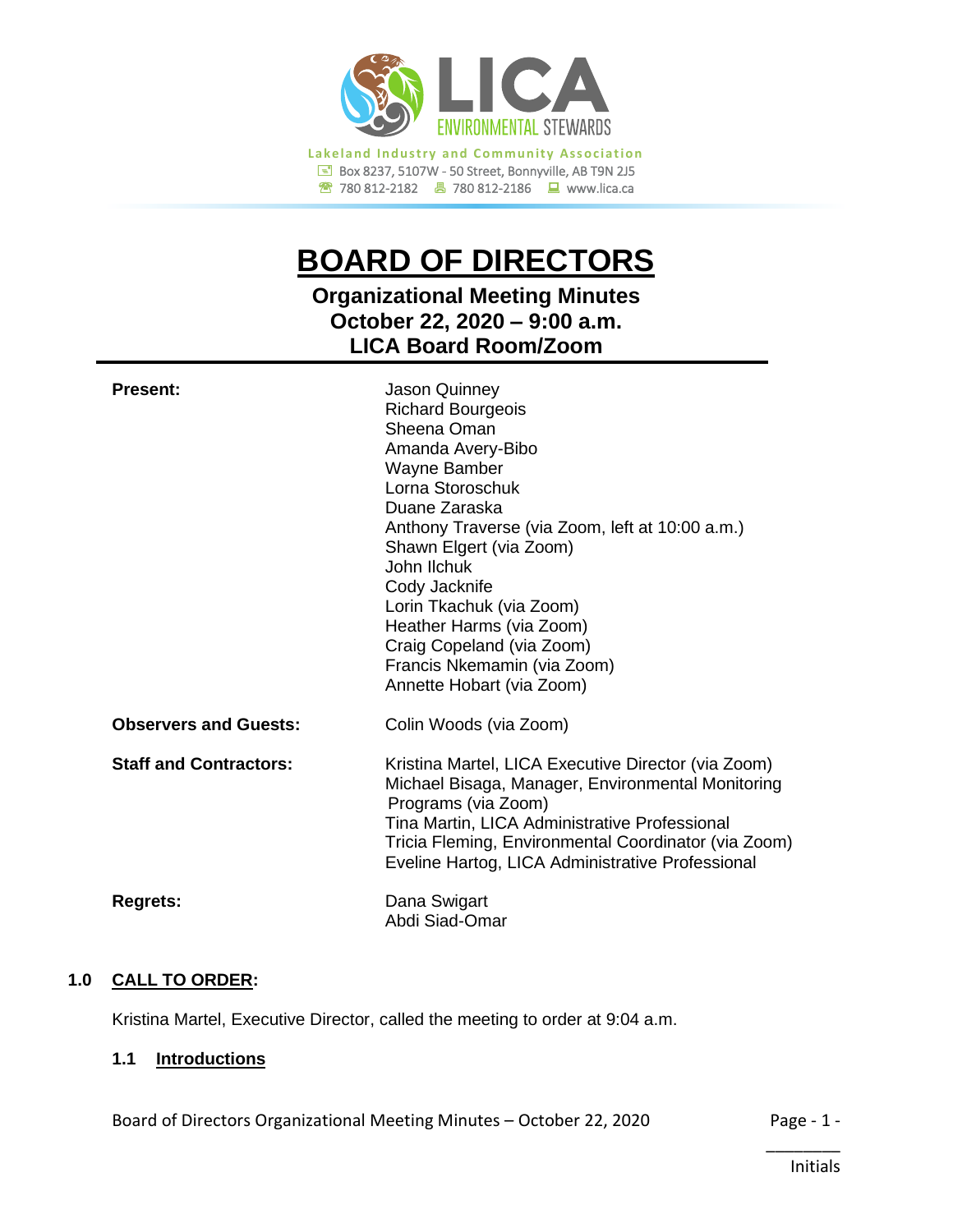## **1.2 Vision, Mission and Values**

## **1.3 Approval of Agenda**

**#1 Moved by Lorna Storoschuk AND CARRIED that the October 22, 2020 Agenda be approved as presented.**

## **2.0 POLICY REVIEW AND ELECTIONS**

## **2.1 Policy 1.3** *Responsibilities of the Board of Directors*

The Board of Directors reviewed Policy 1.3 *Responsibilities of the Board of Directors*.

#### **2.2 Policy 1.7** *Board Member Job Descriptions*

The Board of Directors reviewed Policy 1.7 *Board Member Job Descriptions*.

## **2.3 ELECTIONS**

The Board of Directors for 2020-21 now consists of the following:

| <b>Community Directors:</b>                | Jason Quinney<br>Sheena Oman                                                                                                                                                                                                                                                                                                                                                                    |
|--------------------------------------------|-------------------------------------------------------------------------------------------------------------------------------------------------------------------------------------------------------------------------------------------------------------------------------------------------------------------------------------------------------------------------------------------------|
| Non-Government<br>Organization (NGO):      | <b>Richard Bourgeois</b>                                                                                                                                                                                                                                                                                                                                                                        |
| <b>Agriculture Director:</b>               | John Ilchuk                                                                                                                                                                                                                                                                                                                                                                                     |
| Forestry/Trapping:                         | Amanda Avery-Bibo                                                                                                                                                                                                                                                                                                                                                                               |
| Aboriginal/Métis/<br><b>First Nations:</b> | Duane Zaraska<br>Cody Jacknife                                                                                                                                                                                                                                                                                                                                                                  |
| Industry:                                  | <b>Anthony Traverse</b><br>Wayne Bamber<br><b>Heather Harms</b>                                                                                                                                                                                                                                                                                                                                 |
| Government:                                | Shawn Elgert, Alberta Agriculture & Forestry<br>Francis Nkemamin, Alberta Health Services<br>Annette Hobart, Alberta Energy Regulator (AER)<br>Abdi Siad-Omar, Alberta Environment & Parks (AEP)<br>S Alberta Environment & Parks (AEP)<br>Dana Swigart, MD of Bonnyville<br>Lorna Storoschuk, Town of Bonnyville<br>Craig Copeland, City of Cold Lake<br>Lorin Tkachuk, County of Lac La Biche |

The Board terms are 2 years in length.

Board of Directors Organizational Meeting Minutes – October 22, 2020 Page - 2 -

\_\_\_\_\_\_\_\_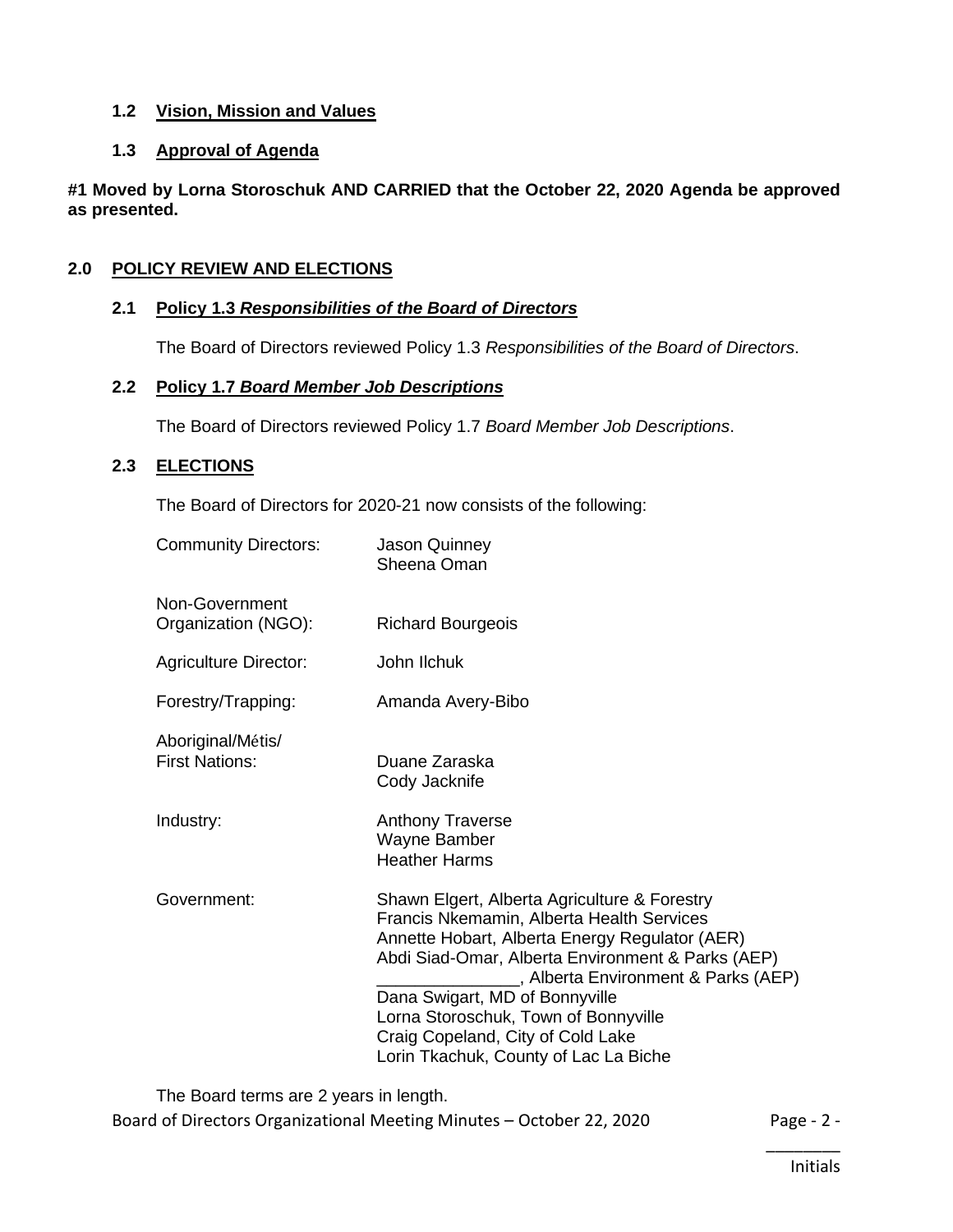#### **2.3.1 Chairperson**

Kristina Martel, Executive Director, opened the floor for nominations for the position of Board Chairperson for a one (1) year term.

Wayne Bamber nominated Amanda Avery-Bibo, Seconded by Richard Bourgeois.

#### **#2 Moved by John Ilchuk, seconded by Jason Quinney AND CARRIED that nominations cease.**

#### **Kristina declared Amanda Avery-Bibo to be acclaimed as Board Chairperson for a one (1) year term.**

#### **2.3.2 Vice-Chairperson**

Kristina Martel, Executive Director, opened the floor for nominations for the position of Board Vice-Chairperson for a one (1) year term.

Heather Harms nominated John Ilchuk and he declined the seat.

Heather Harms nominated Richard Bourgeois and he declined the seat.

Duane Zaraska nominated Sheena Oman, Seconded by Lorna Storoschuk.

## **#3 Moved by John Ilchuk, seconded by Richard Bourgeois AND CARRIED that nominations cease.**

**Kristina declared Sheena Oman to be acclaimed as Board Vice-Chairperson for a one (1) year term.**

#### **2.3.3 Secretary- Treasurer**

Kristina Martel, Executive Director, opened the floor for nominations for the position of Secretary-Treasurer for a one (1) year term.

Amanda Avery-Bibo nominated Heather Harms and she declined the seat.

Amanda Avery-Bibo nominated Wayne Bamber, Seconded by Cody Jacknife.

## **#4 Moved by John Ilchuk, seconded by Jason Quinney AND CARRIED that nominations cease.**

#### **Kristina declared Wayne Bamber to be acclaimed as Board Secretary-Treasurer for a one (1) year term.**

#### **2.4 Code of Ethics (Conduct)**

The Board of Directors reviewed the Code of Ethics (Conduct), and each Director was requested to sign the document for retention by LICA.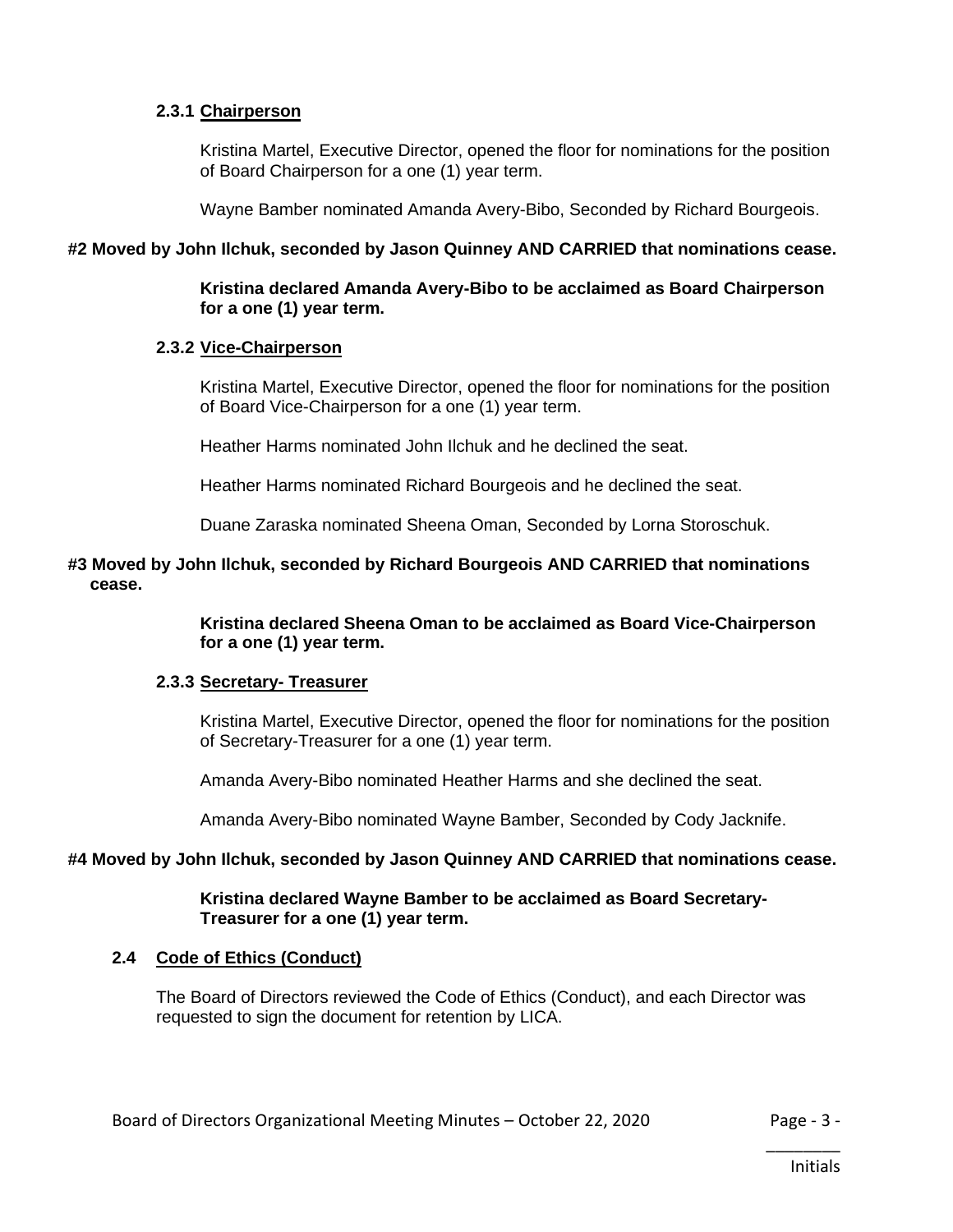## **2.5 Policy 1.14** *Confidentiality*

The Board of Directors reviewed Policy 1.14 *Confidentiality,* and each Director was requested to sign a copy for retention by LICA.

#### **2.6 Board and Committee Sign-on**

The Board of Directors were requested to complete the Board and Committee Sign-on sheet for retention by the Executive Director.

## **3.0 APPOINTMENTS TO COMMITTEES**

#### **3.1 Appointments to Committees**

Policy 1.9 *Committees* was reviewed with the Board of Directors, indicating that one Director from the Board must be appointed to each committee and designated to be the Chairperson for that committee.

The Board of Directors reviewed the Expressions of Interest from LICA members, dated October 15, 2020, the Committee Lists from the previous year, and the recommendations from the Executive Director, prior to making appointments to the Governance, Education and Outreach, Technical Working Group, and Integrated Watershed Management Plan Committees.

Policy 1.19 *Review of Absences of Director* was reviewed with the Board of Directors.

#### **3.2 Governance Committee (Bylaws and Policies)**

**#5 Moved by Amanda Avery-Bibo AND CARRIED that the following be appointed to the Governance Committee for a one (1) year term and that one Alberta Energy Regulator representative, two Industry representatives, one Alberta Environment and Parks representative and one Indigenous representative also be appointed to the Committee:**

- **1. Sheena Oman, Chair**
- **2. John Ilchuk**
- **3. Richard Bourgeois**

#### **3.3 Education and Outreach Committee (E&O)**

**#6 Moved by Richard Bourgeois AND CARRIED that the following be appointed to the Education and Outreach Committee for a one (1) year term and that two Industry representatives and two Indigenous representatives also be appointed to the Committee:**

- **1. Duane Zaraska, Chair**
- **2. Les Parsons**
- **3. Sheena Oman**
- **4. Desiree Parenteau**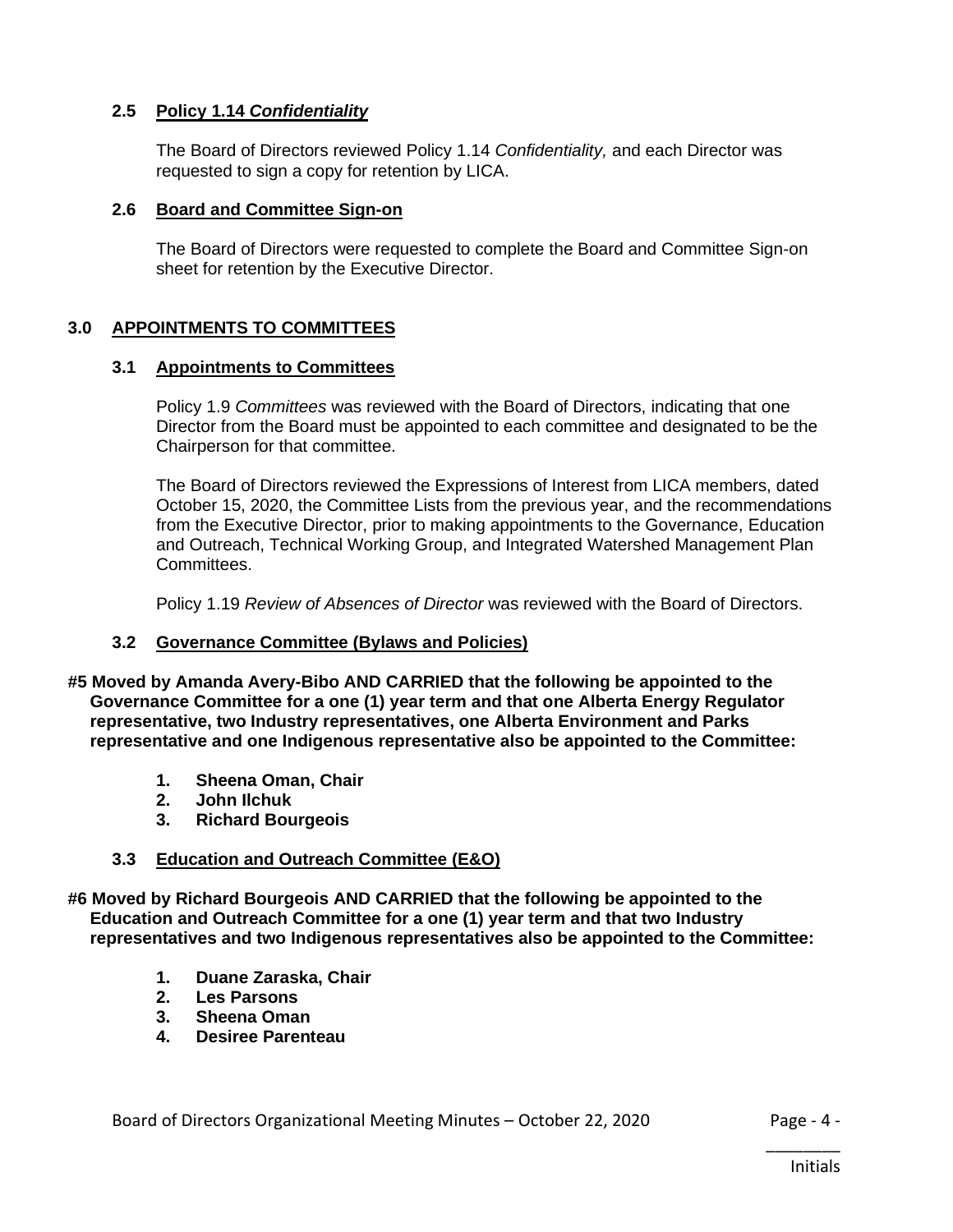## **3.4 Technical Working Group (TWG)**

- **#7 Moved by Richard Bourgeois AND CARRIED that the following be appointed to the Technical Working Group for a one (1) year term and that two Industry representatives, one Alberta Energy Regulator representative, two Indigenous representative, one Alberta Environment and Parks representative and one Alberta Agriculture and Forestry representative also be appointed to the Committee:**
	- **1. Jason Quinney, Chair**
	- **2. Brian Deheer**
	- **3. Alyssa Gladish**

## **3.5 Integrated Watershed Management Plan Committee (IWMPC)**

- **#8 Moved by Sheena Oman AND CARRIED that the following be appointed to the Integrated Watershed Management Plan Committee for a one (1) year term and that two Industry representatives, one Alberta Energy Regulator representative, Indigenous representatives from each local community, one Alberta Environment and Parks representative, one Agriculture representative, one Academic representative, local Environmental organizations representatives, Municipal Government representatives, one Military representative, and one Youth representative also be appointed to the Committee:**
	- **1. Jason Quinney, Chair**
	- **2. Delano Tolley**
	- **3. Richard Pearce**

## **4.0 OTHER ITEMS**

## **4.1 LICA 2020-21 Meeting Calendar**

The Board of Directors agreed that Board meetings would be held every third Thursday of the month, beginning Thursday, November 19, 2020 excluding the months of July and August, when no meetings are held.

## **#9 Moved by John Ilchuk AND CARRIED that the LICA 2020-21 Meeting Calendar be approved as presented.**

## **4.2 Policy 2.3** *LICA Signing Authority*

The Board members were advised that, pursuant to Policy 2.3 *LICA Signing Authority*, signing authority will reside with the Officers: Amanda Avery-Bibo, Sheena Oman, and Wayne Bamber.

**#10 Moved by Duane Zaraska AND CARRIED that Amanda Avery-Bibo retain her Signing Authority, that Sheena Oman and Wayne Bamber be added to LICA Signing Authority effective immediately, and that Andrea Woods and Tanya Hintz be removed from LICA Signing Authority effective November 1, 2020.**